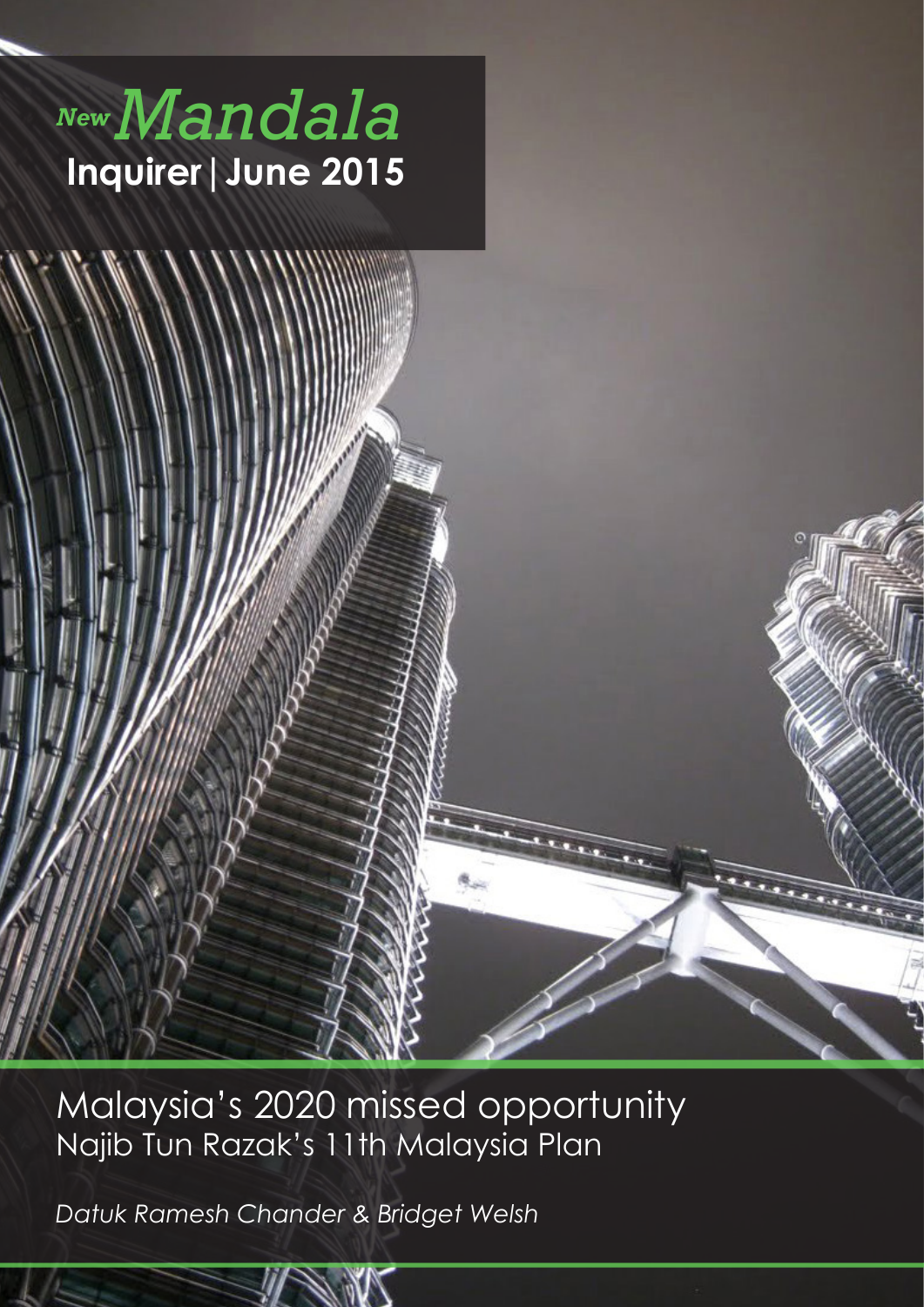# **About** *New Mandala*

*New Mandala* is an academic website established in June 2006 by Professor Andrew Walker and Dr Nicholas Farrelly. Hosted by the Australian National University's Coral Bell School of Asia Pacific Affairs, the website provides anecdote, analysis and new perspectives on Southeast Asia. Since its inception the site has devoted its attention to the politics and societies of the region, and especially Thailand and Myanmar.

Increasingly its focus stretches to Malaysia, Indonesia, Cambodia, Laos and Vietnam.

## **About the series**

The *New Mandala* Inquirer series publishes high-quality, in-depth analysis of economic, political, and social trends across Southeast Asia. It also examines international relations and regional dynamics.

The series provides a platform for scholars and practitioners to expand upon the analysis and insight provided on the *New Mandala* website and aims to spark debate and critical thinking on key issues.

The series also serves to act as a working paper platform, giving scholars and researchers the opportunity to test their ideas prior to publishing articles in academic journals or as book chapters.

Papers are generally 3,000 to 5,000 words long and are not peer reviewed.

## **Contact us**

For more information or to pitch a potential paper contact *New Mandala* editor, James Giggacher:

| Email            | James.Giggacher@anu.edu.au |
|------------------|----------------------------|
| <b>Telephone</b> | +61 2 6125 0528            |
| Mobile           | +61 478 876 168            |

*New Mandala* Inquirer #1 Cover photo of Kuala Lumpur's Petronas Towers by Wajahat Mahmood on flickr https://www.flickr.com/photos/26116471@N03/

The views expressed in this paper are those of the author/s and do not reflect those of *New Mandala*, the Coral Bell School of Asia Pacific Affairs or The Australian National University.

Cite this article:

Chander, D R & B Welsh, 2015, 'Malaysia's 2020 missed opportunity: Najib Tun Razak's 11th Malaysia Plan', *New Mandala Inquirer #1*, http://asiapacific.anu.edu.au/newmandala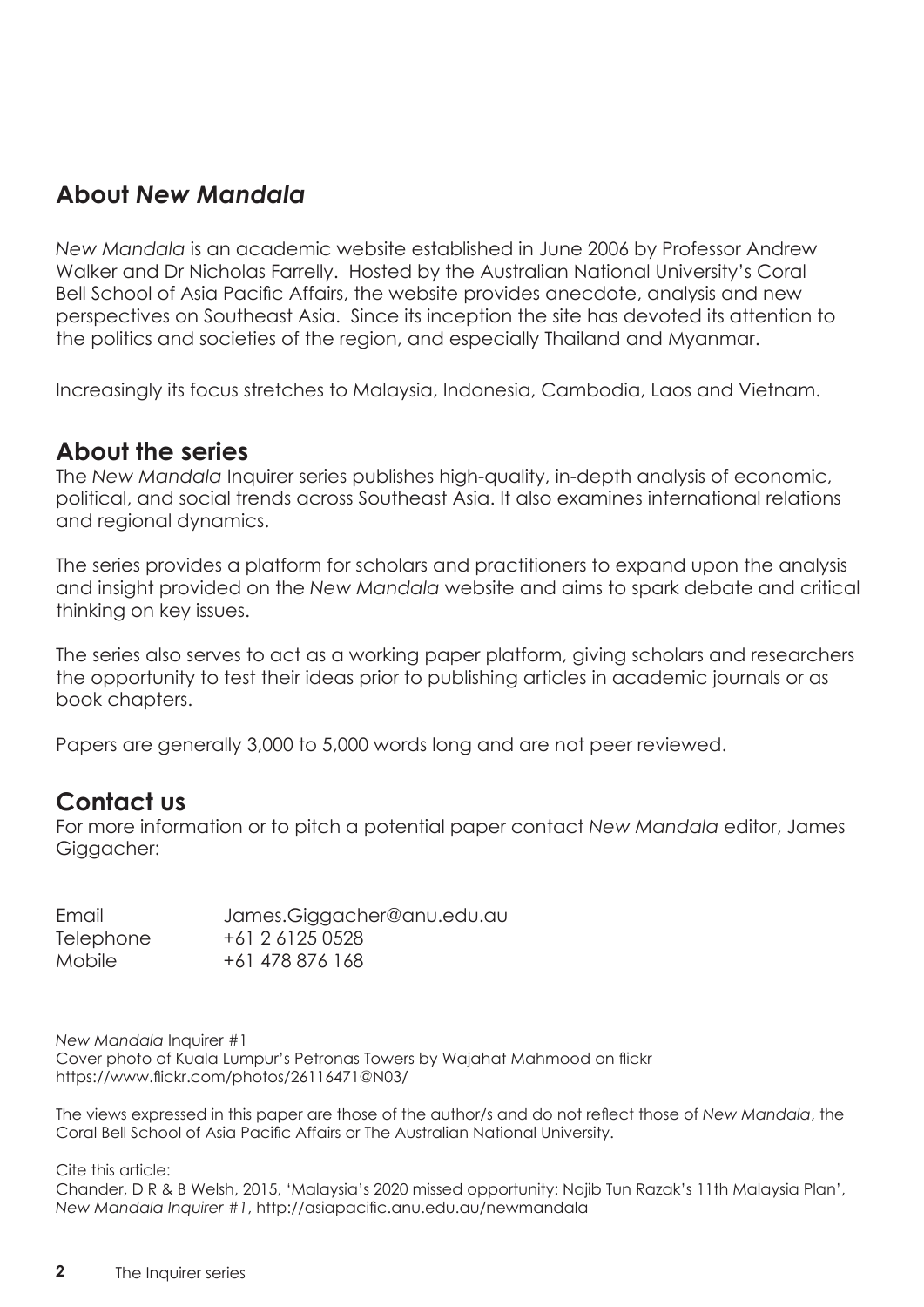# **About the authors**



**Datuk Ramesh Chander** was the first head of Malaysia's Department of Statistics. He served as a Senior Adviser to the World Bank's Chief Economist/Senior Vice President before retiring from the Bank.



**Dr Bridget Welsh** is a Senior Research Associate at the Centre for East Asian Democratic Studies at National Taiwan University.

She is based in Southeast Asia, where she works on Malaysia, Myanmar, Singapore, Indonesia and other countries in the region.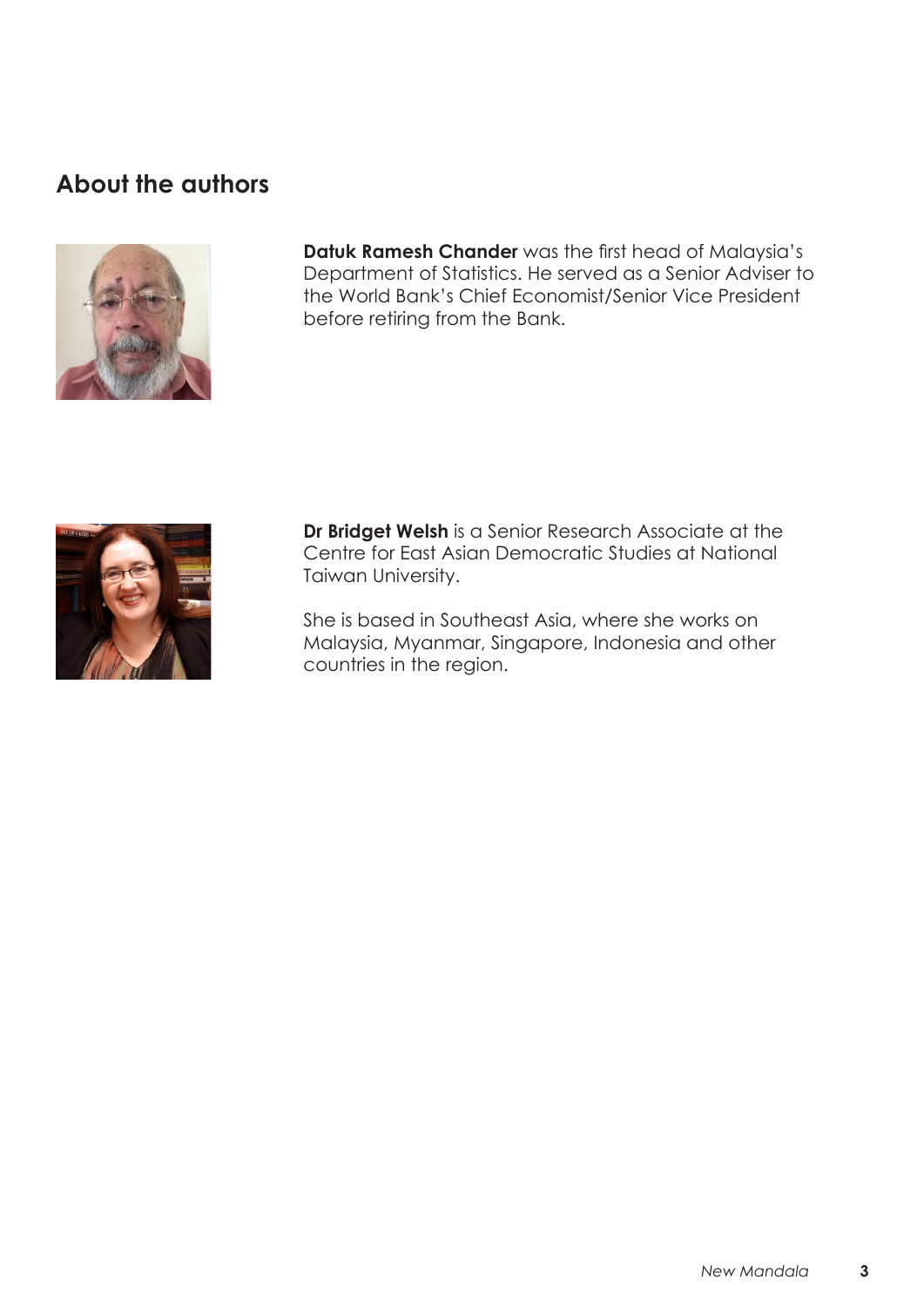# **Malaysia 2020's missed opportunity Najib Tun Razak's 11th Malaysia Plan**

Datuk Ramesh Chander and Bridget Welsh\*

As debate in Malaysia's parliament draws to a close on the 11th Malaysia Plan that lays out targets for the country to achieve 'developed' country status by 2020, the focus has primarily centered on the unrealistic assumptions contrived for the macro-economic framework for the blueprint.

Little attention has concentrated on the consistency of the assumptions and how the 11th Malaysia Plan (thereafter 11MP) compares to previous policy frameworks. A close look at the 11MP reveals serious gaps and shortcomings, raising questions about whether the proclaimed milestones of development by 2020 can indeed be achieved.

### *Underlying macroeconomic fallacies*

The 11MP argues that Malaysia will become a 'developed' or 'high-income' country by the year 2020. This is in line with the long-standing 20/20 Vision targets laid out two decades ago. The current plan argues that this transformation will be achieved with the economy growing at an average rate of five to six per cent per year over the next five years resulting in the gross national income (GNI) per capita level of US\$ 15,690 by 2020.

The macroeconomic assumptions underlying this trajectory have been questioned and have not been seen as credible. Scholars have highlighted that the Plan begins by failing to acknowledge the shortfalls in projected growth targets in previous Plans and thus begins from an unrealistic starting point<sup>i</sup>.

Targets set out in the 10th Five-Year Plan had postulated an average annual growth rate of 6.5 per cent a year over the period of 2010-2020; however during the first half of the decade the level achieved fell short and only reached 5.5 per cent. Simple arithmetic indicates that the country will need to grow at a rate faster than 6.5 per cent in the second half of the decade, to compensate for the prior shortfall. The Malaysian economy must thus achieve a real growth of 7.7 per cent per year over the period 2015-2020 if the targets set in the previous 10MP are to be met.

Other assessments have pointed to inflated projections of growth resulting from a failure to account for conditions in the international economy<sup>ii</sup>, particularly lower revenues coming from the global drop in oil and gas prices, the slowdown in China's manufacturing and lower investment, and potential capital outflows from Malaysia tied to quantitative easing in the United States accompanied with a rise in interest rates.

Lee Hwok Aun. "11MP Based on Flawed Foundations," Malaysiakini, 23 May, 2015, https://www.malaysiakini.com/news/299358

ii Penang Institute, "Why the lack of excitement around 11MP?" Malaysiakini, 26 May, 2015, http://m.malaysiakini.com/news/299622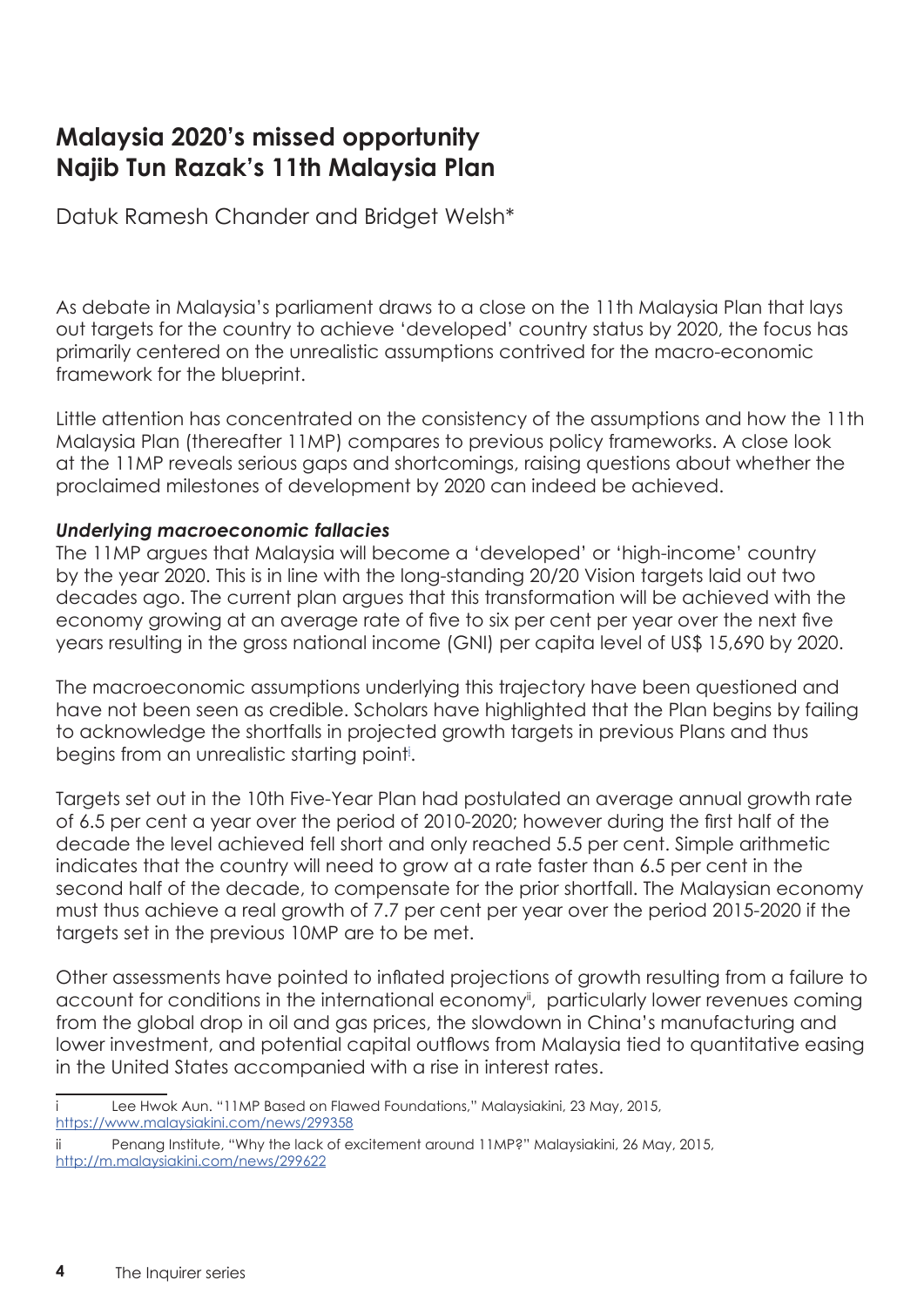Concerns have also been raised about inflated assessments within Malaysia's economy. For instance, the overall growth in GDP is postulated in part on the assumption that household consumption will contribute positively to overall growth. This assumption appears to ignore the role of large household debt, estimated at 88 per cent of GDP, which will reduce household consumption.

Household consumption has been a main driver in the economy over the past few years, primed by public spending. Consumption has been further dampened by the introduction of the GST which has not only reduced demand, but also hampered business due to poor implementation, especially among small business and in country's narrow private sector. Malaysia is reaching record levels of inflation, officially at 2.9 per cent but unofficially much higher. Net exports are likely to only provide a limited amount to GDP as Malaysia's prime markets are likely to record modest growth as traditional sectors of oil and gas and other commodities such as palm oil under deliver due to lower prices.

The most troubling issue is the lack of a clear driver for growth in Malaysia's economy. Public sector spending, already strained by high public debt and a growing deficit that passes the 3.5 per cent threshold when one considers off-budget and contingent liabilities, is lower in real terms than in the 10MP and the proposed engine for growth laid out in the 11MP, the private sector, is in need of serious reforms to engender a more competitive and conducive environment for growth.

The 11MP has effectively abandoned any real economic reforms, as it comes after Najib's expansion of chosen bumiputera affirmative action programs after the 13th General Election and increased politicisation of government procurement, a key tool used to shore up political support.

The problems with the macroeconomic foundations of the Plan have dominated the debate surrounding the 11MP, with the economic fundamentals seen as less than credible and undermining the basis for the blueprint. Rather than acknowledge realities, Najib's Government has chosen to paint an overly optimistic and unrealistic fallacy, to not come clean in relation to the macroeconomic circumstances facing the nation. This fallacy affects confidence, and undermines the ability for the country to actually reach the touted 2020 goals.

### *Arbitrary targets of 'developed' status*

The credibility problem with the 11MP goes far beyond the macroeconomic assumptions underpinning the Plan. The Najib Government is creating arbitrary targets that are not in line with standard international practices.

One key concept embodied in the Plan is that of a 'highly' or 'developed country'; its origin needs to be understood. The World Bank classifies countries by income categories (low-, middle-, high- income) to serve the Bank's needs to establish operational and lending markers. The Bank's website makes clear that low-income and middle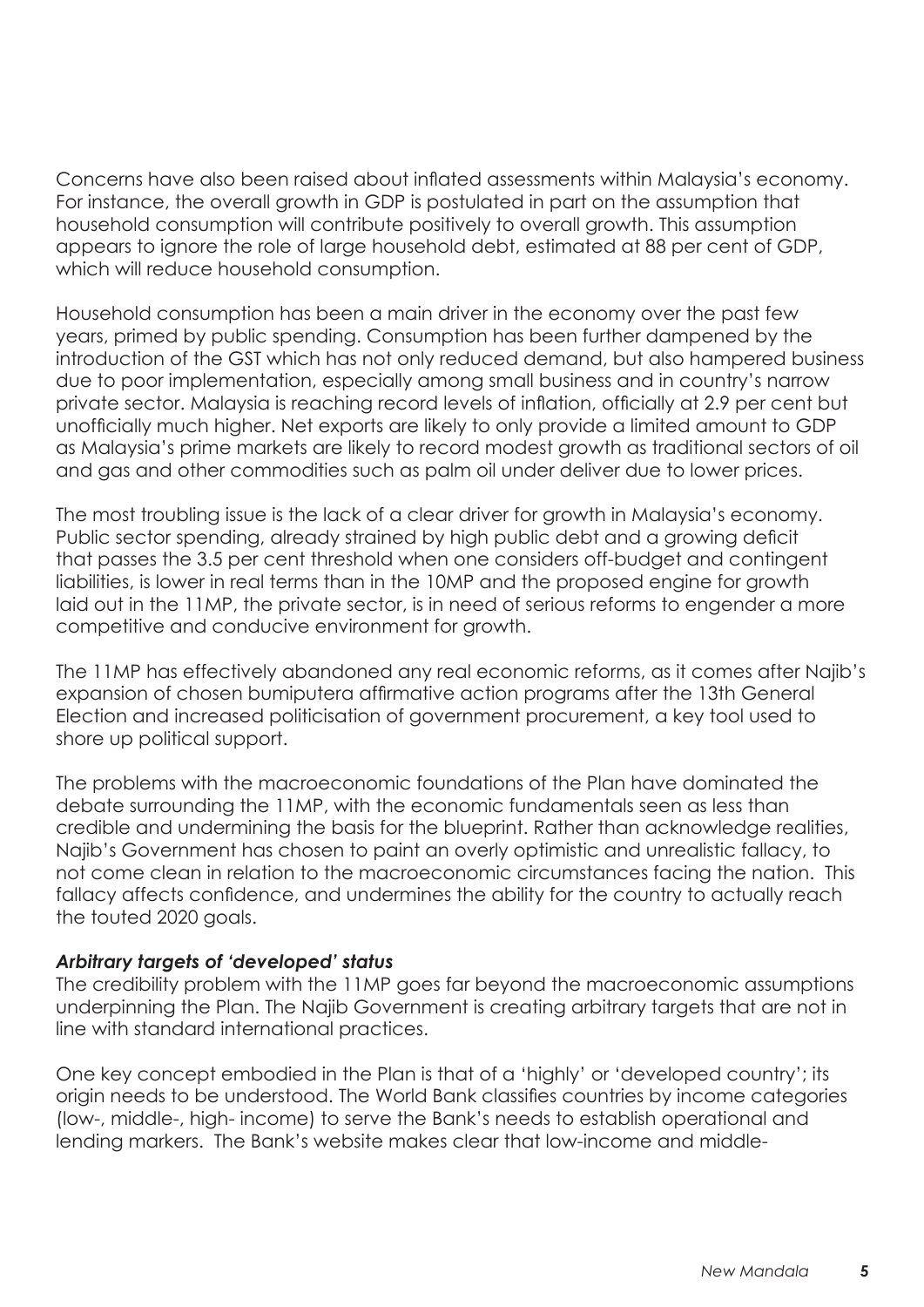income economies are sometimes referred to as developing economies<sup>ii</sup>. This term is a convenient categorisation; it is not intended to imply that all economies in the group are experiencing similar development or that other economies have reached a preferred or final stage of development. The Bank makes it clear that classification by income does not necessarily reflect development status.

The Bank prepares its classification of countries annually on the occasion of its fiscal year (ending in June 30). The per capita GNI calculations used in the classification employ a well-established methodology known as the Atlas method for converting per capita incomes expressed in national currencies into a common measure (the US Dollar). The method takes into account exchange rate fluctuations in cross-country comparisons.

The Atlas conversion factor for any year is the average of a country's exchange rate (or alternative conversion factor) for that year and its exchange rates for the two preceding years, adjusted for the difference between the rate of inflation in the country, and through 2000, that in the G-5 countries (France, Germany, Japan, the United Kingdom, and the United States). For 2001 onwards, these countries include the Euro Zone, Japan, the United Kingdom, and the United States. A country's inflation rate is measured by the change in its GDP deflator. The calculations are done annually and **are not comparable from year to year and cannot therefore be projected** (emphasis added)<sup>iv</sup>. In other words, the use of per capita incomes as a measurement is not a standard that is used for planning purposes as it does not allow for proper comparison and assessment over time, nor does it have any real meaning when projected in the future as there are too many unknowns to evaluate its value in the future.

Najib's figure of US\$ 15,000 in the 11MP has been arbitrarily chosen and has no real meaning. It is a concocted notional figure and then fancifully set as a goal. The reality is that, given the World Bank's methodology, the cut-off for distinguishing 'high income' countries from 'middle income' countries cannot be determined at the present point in time for a date in the future. Projecting future per capita GNI levels (in accordance with the Atlas methodology) requires an array of assumptions pertaining to inflation trends, exchange rates and the emergence of unexpected shocks.

The 11MP fails to offer any clues as to how the Najib Government came to choose the figure of US\$15,000 as the determining cutoff and what are the assumptions about the factors that would underlie it emerging in the future. In using the US\$15,000 per capita target as the goal as it has, the credibility of the 11MP has been affected.

#### *Missing details on poverty*

A basic good practice in planning is to carefully lay out the methodology and assumptions in the numbers used for projections and assessments. Nowhere is this more important that in the analysis of poverty. With self-congratulatory language, Najib's 11MP claims that poverty incidence has declined from 3.8 per cent in 2009 to 0.6 per cent in

iii https://datahelpdesk.worldbank.org/knowledgebase/articles/378834-how-does-the-world-bank-classify-countries

iv The methodology is described at: http://search.worldbank.org/all?qterm=COUNTRY%20CLASSIFICATIONS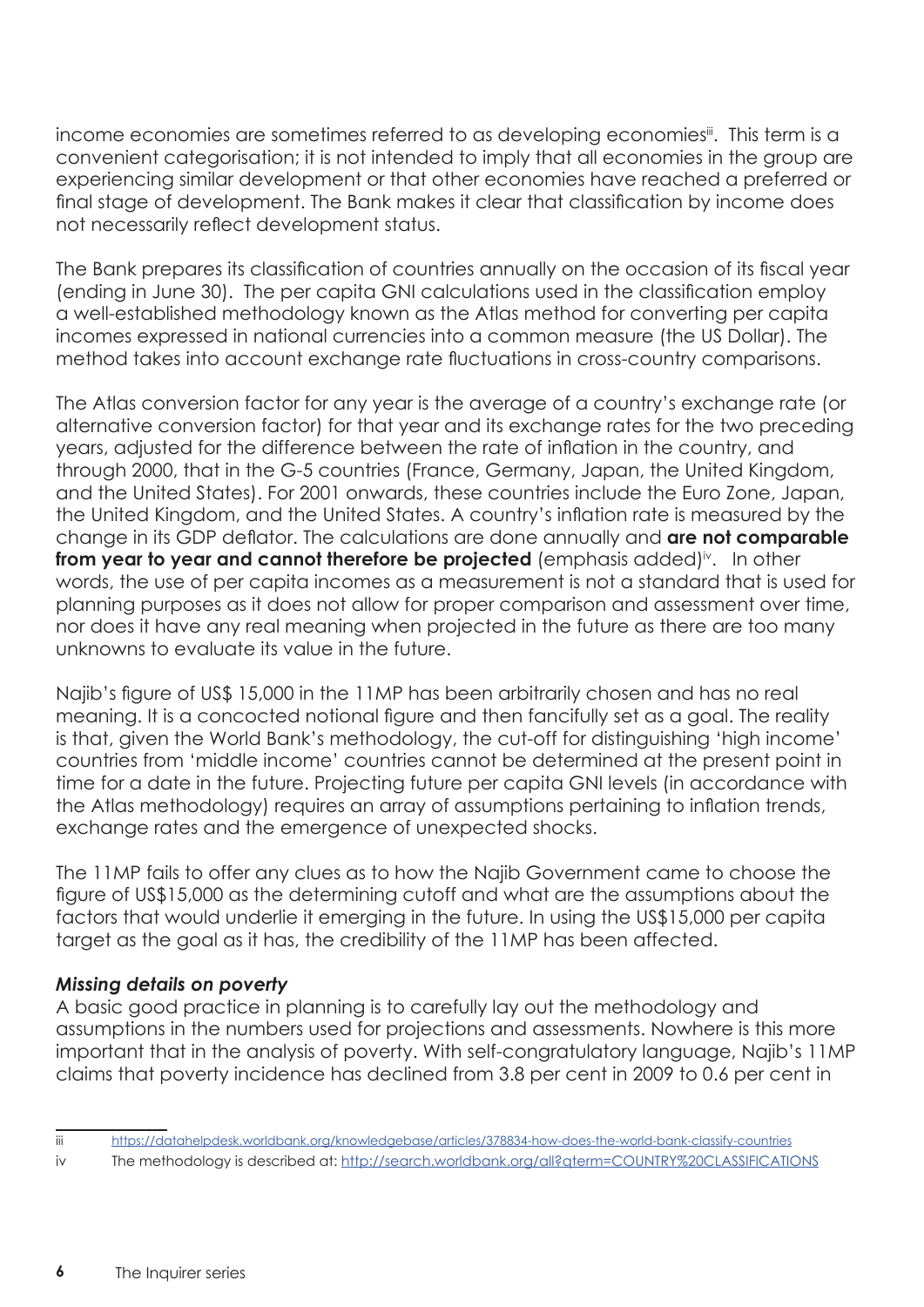### 2014v .

No details are provided about the estimated poverty lines used in the calculations. This is unlike previous Plans, notably the 9MP.

The failure to outline the methodology attempts to skirt the persistent concerns regarding how Malaysia's poverty measurements do not conform with international practices. Malaysia's measurements are seen to define poverty below the bar used in international levels and to use 'households' rather than 'persons', obscuring the real scope of poverty in society. In the absence of details, it is inappropriate to make grand claims in poverty reduction.

The perfunctory and non-transparent analysis of poverty in the current Plan raises concerns. Even if we take the number of households listed as 'poor' at face value, when converted to number of 'persons' basis, (persons per households) the number in poverty is actually a staggering number – almost 1.5 million Malaysians live in absolute poverty. The Plan offers no real discussion regarding the composition of these communities, namely that disproportionately the majority live in East Malaysia, are women and children and come from families of multiple generations of impoverishment. It is a most serious state of affairs that after almost four decades of the New Economic Policy (NEP), significant numbers of poverty exist even when a low bar is used to define it.

Not only do the poverty numbers reflect the current failure of the NEP to deliver upon development to all Malaysians, they reveal the shortcomings of the Najib Government in its focus on short-term measures of millions of cash handouts and lack of meaningful policy program to address the status of the country's poorest citizens. The thin accompanying 'strategy papers' with the 11MP do not include substantive ideas to address poverty, from rural development to urban exclusion. What the 11MP reveals is the lack of the political will to acknowledge the need to make adjustments and develop meaningful policy programs on poverty. The lack of a connection to the current conditions faced by Malaysians is especially troubling.

No assessment is made of the impact of the reduction of subsidies. The Plan wholly ignores the question of how implementation of GST or the granting of 1Malaysia People's Aid, or BR1M, cash handouts affects poorer Malaysians. The impression given is that poverty gains are to be lauded and the ongoing problems largely ignored.

A new beginning is needed. To sincerely and fully address the issue of poverty, it is imperative that Malaysian policy-makers first apply the internationally accepted concepts and methodology employed to derive the various Poverty Line Income (PLI) measures and the estimates of poverty incidence.

The current methods are deeply flawed and are not conducive to an honest discussion of the problem of poverty. To the extent there are efforts to distort real conditions facing

In the 10th Plan the incidence for the year 2009 was reported as 0.7 per cent. It would appear that the 11MP has undergone serious data revisions without clarity on how these were calculated.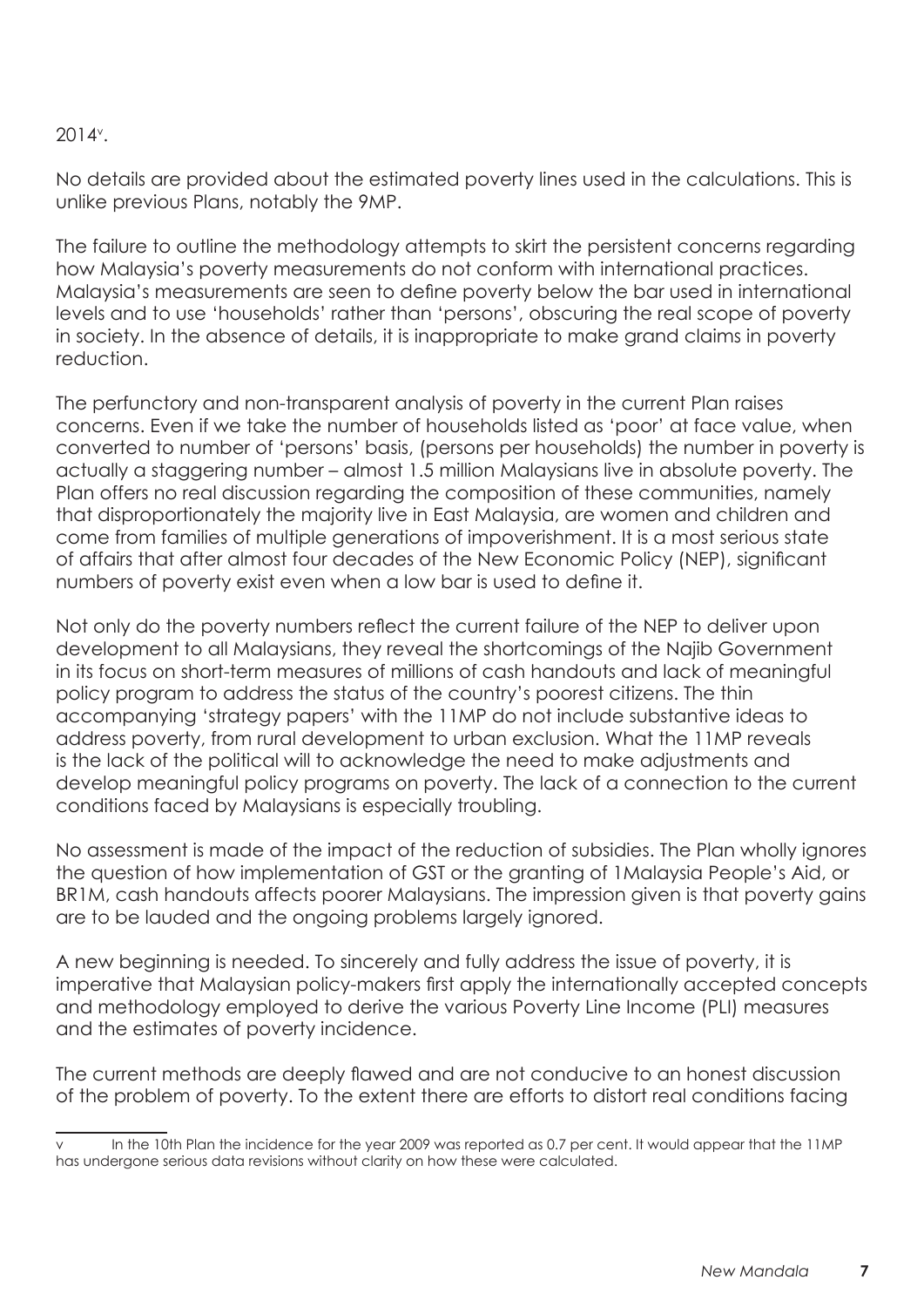Malaysians, the lack of proper measurement fundamentally affects the analyses and conclusions. In turn, this leads to the adoption of ineffective policies. The World Bank and UNDP, two leading global agencies in analysing poverty, use the concepts of 'absolute' and 'relative' poverty. There are no valid reasons why Malaysia should deviate from standard international terminology and standards.

A meaningful step toward reducing poverty involves using national estimates based on population-weighted estimates from household surveys, rather than unrealistic lower-thannormal bars based on notional estimates of food consumption baskets utilising caloric values that are widely seen as less reliable measures.

A struggle over how to understand and measure poverty is evident in the 11MP. A pitch is made for the introduction of a new 'Multi-Dimensional Poverty Index' based on a tool used by UNDP. In an elaboration of the Index, details are provided of the weights that will be adopted for each of the component elements making up the composite index.

The choice of weights is critical to the viability of the overall index. In the citation provided, no rational is given as to how the weights would actually be calculated. This gap in information does not offer an improvement on current measures as it continues arbitrary calculations of Malaysia's poverty levels. It is crucial that these measures be determined transparently and consistently in line with international standards.

The 11MP also introduces a new concept, namely that of 'B40' households, made up of the households at the bottom 40 per cent in terms income distribution. Some 2.7 million households make up this group. The mean average monthly income of these households is claimed to be RM 2,537; the Plan projects that their incomes will more than double to RM 5,270 by 2020. While some elaborations are provided, there are unanswered questions concerning the consistency of these numbers with other indicators in the 11MP and how these numbers can be achieved given the flawed macroeconomic assumptions underlying the Plan as a whole.

The overall picture that emerges is that the 11MP is laboring hard to project 'feel good' numbers without providing details. The numbers, even though precise to the last digit, are not supported by information concerning data sources, concepts employed and assumptions made in the projections. As Malaysia employs numbers not in line with accepted international practices, this information is necessary for credibility. While the authors can be forgiven for not incorporating such details in the actual Plan document, there is hardly any justification for not providing the relevant detail in the so-called strategy papers or in technical appendices.

#### *Deviating from the past*

A centre piece in all Malaysian Five Year Plans, beginning with the Third Malaysia Five Year plan, has been treatment of the two prongs of the NEP, namely the eradication of poverty irrespective of race and the greater equitable distribution of wealth. The issues with the former are outlined above. The latter is essentially missing in the 11MP altogether.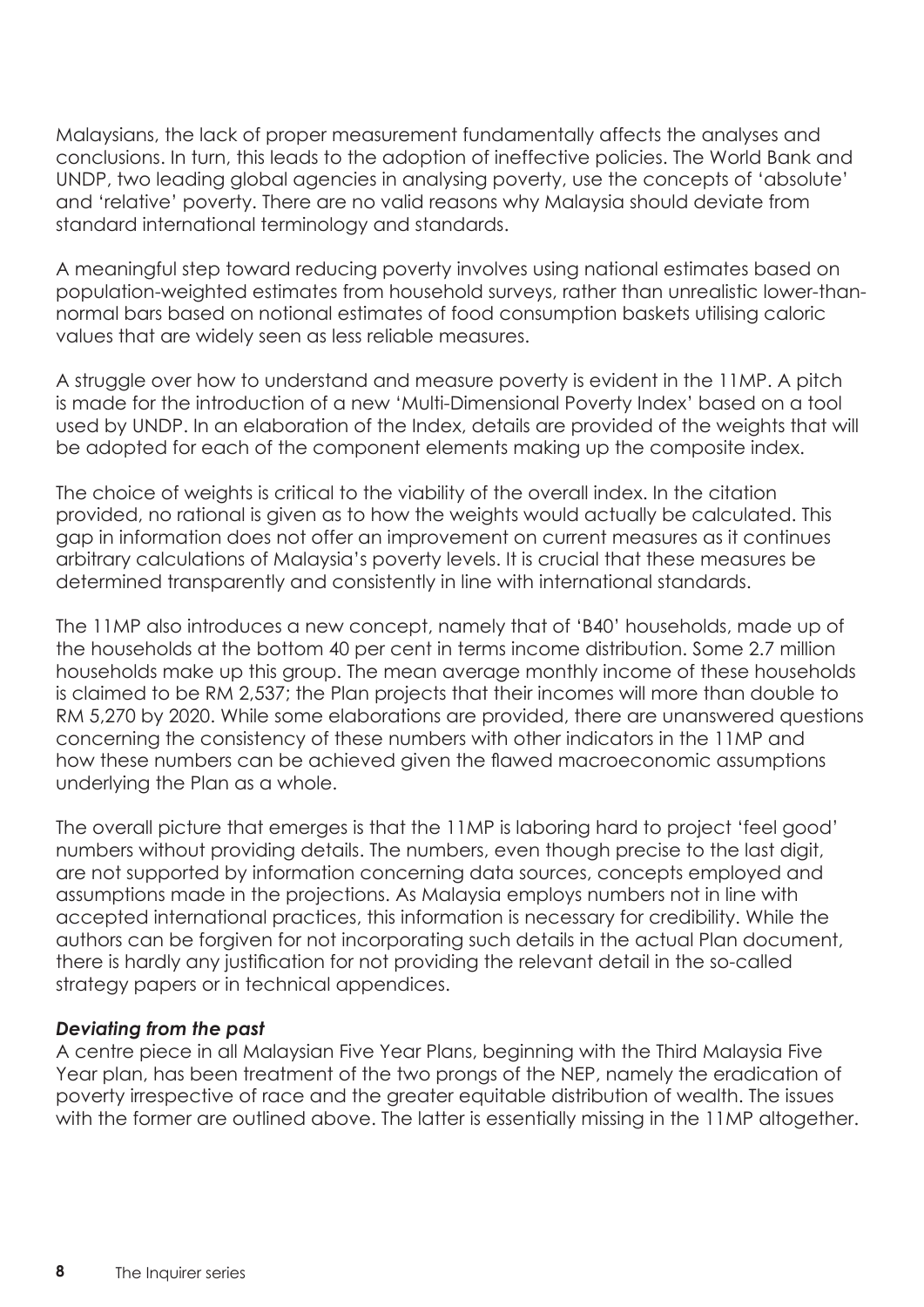In Malaysia the distribution of wealth has focused upon ownership of share capital by race<sup>vi</sup>. All Plans since 1970 have incorporated tables showing the progress made towards attaining the 30 per cent target for bumiputera ownership of share capital. It is thus truly surprising that this principal goal of planning in Malaysia since the early 1970s has essentially disappeared altogether in the 11MP. A reference is made that the 30 per cent target remains unfulfilled as of now, and a claim is made that the targets will be met by 2020, but no data is included to allow for assessment or evaluation. Unlike all earlier plan documents, the 11MP does not include a table detailing the ownership of share capital. This is indeed puzzling, and raises questions about the intentions of the Najib Government.

One possible explanation could lie with an attempt by the Najib Government to skirt the controversial discussions regarding how estimates to measure share values of different communities have been prepared. The use of nominal values has been extremely controversial. The impression given however in the failure to properly include this issue of equity ownership in the 11MP is that it is no longer a priority of the Najib Government. Missing information also surrounds the important area of development expenditures.

Malaysia's Five Year Plans have consistently included detailed accounts of where money will be spent, outlining the spending priorities of the government for long-term planning. These expenditures have been tied into the broader goals of Plans, including poverty reduction and increasing incomes. While a number of projects are listed in 11MP, the relationship between these projects and the broader well-being of all Malaysians has not been laid out. A core element in planning involves a thorough and transparent accounting of public spending, sadly missed from the 11MP.

Given the billions of funds that are being pumped into the Malaysian economy, as the Najib Government has outlined over RM 400 billion in expenditure while in office, the tie between spending and broader planning goals is a serious omission.

#### *Raising questions, losing confidence*

The 11MP stands out in how information is presented and not presented – the arbitrariness of numbers, concerns with distorted realities, lack of detail in assumptions and methodologies, distracting new concepts that further move away from international standards and major gaps in information and analysis that allow for the emergence of constructive and conducive policy platforms to address the country's policy challenges, from poverty to raising incomes.

All previous Plans and Mid-Term Reviews have gone beyond outlining aspirational targets and seriously attempted to lay out policy reforms tailored to the targets. The current Plan has deviated from this approach; it has failed to outline meaningful measures that are needed to remove the constraints that are holding the country back, entrapped as a middle income country.

Terence Gomez also made this point in his "Where are 11MP equity distribution figures," Malaysiakini, 1 June, 2015 https://www.malaysiakini.com/news/300330 and makes the broader point that the 11MP leaves out affirmative action initiatives. See his 'Where's 11MP 'market-friendly affirmative action?' Malaysiakini, 12 June, 2015, https://www. malaysiakini.com/news/301602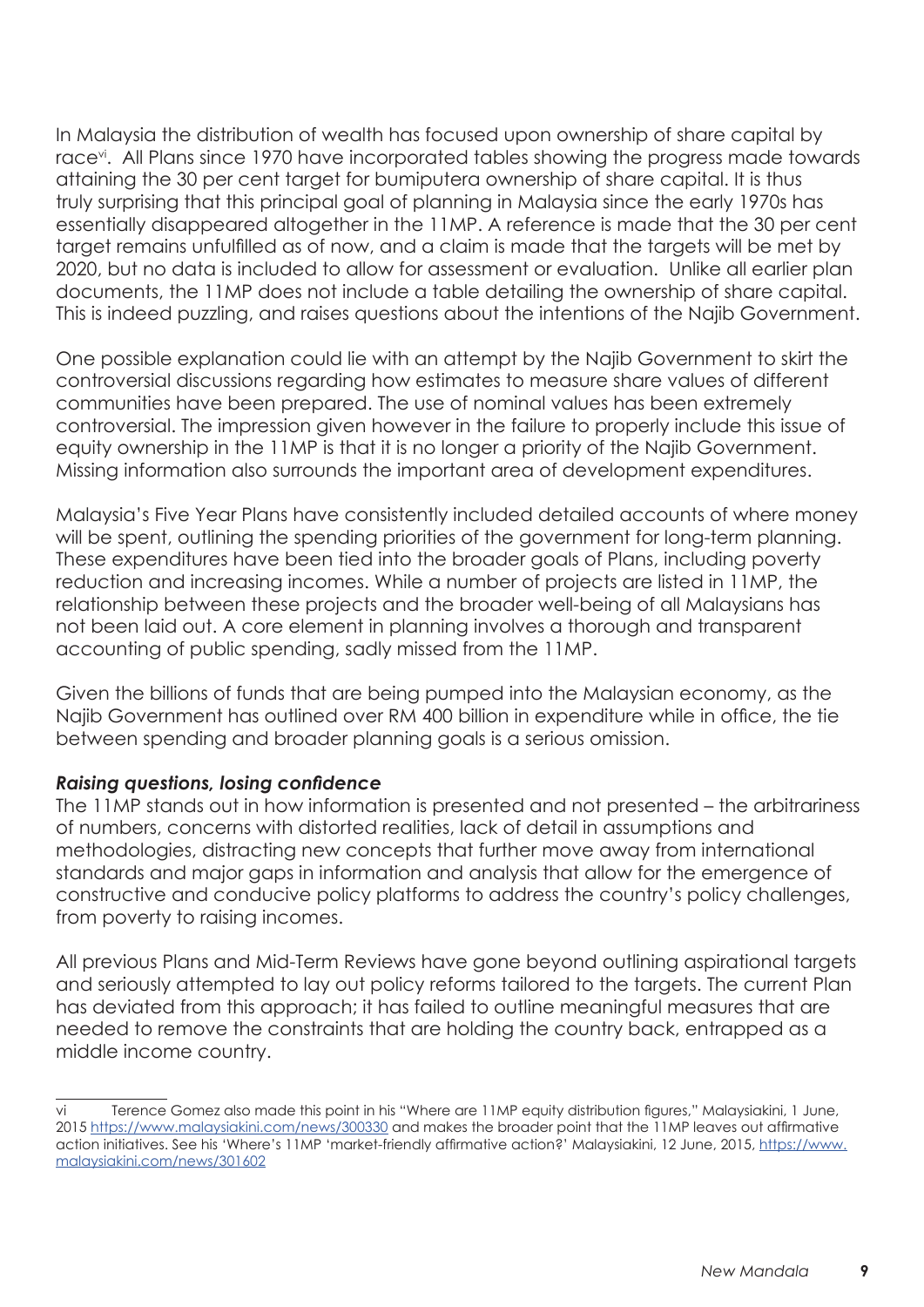It appears that Najib Government is not genuinely interested in planning, or does not have the capacity to effectively formulate policies for Malaysia's development.

In the 11MP the Najib Government has missed an important opportunity to genuinely move the country forward, to build faith in the current leadership and to show that the premier has a plan to strengthen Malaysia. Rather than inspire confidence, the 11MP raises questions about how the touted targets will be achieved and whether Malaysians, especially poorer citizens, will get the governance they need.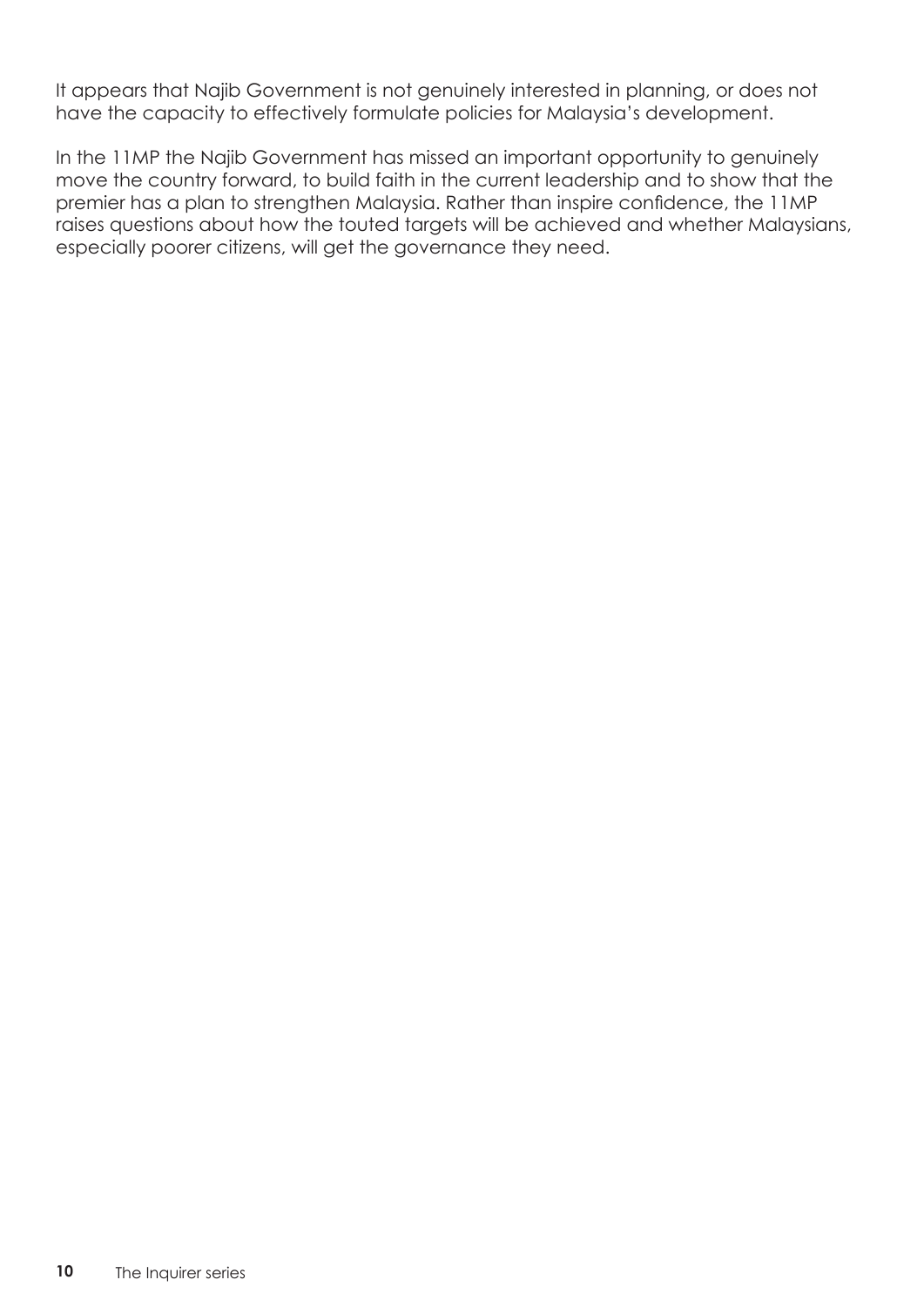**"Rather than inspire confidence, the 11MP raises questions about how the touted targets will be achieved and whether Malaysians, especially poorer citizens, will get the governance they need.** 

> *Datuk Ramesh Chander & Bridget Welsh*